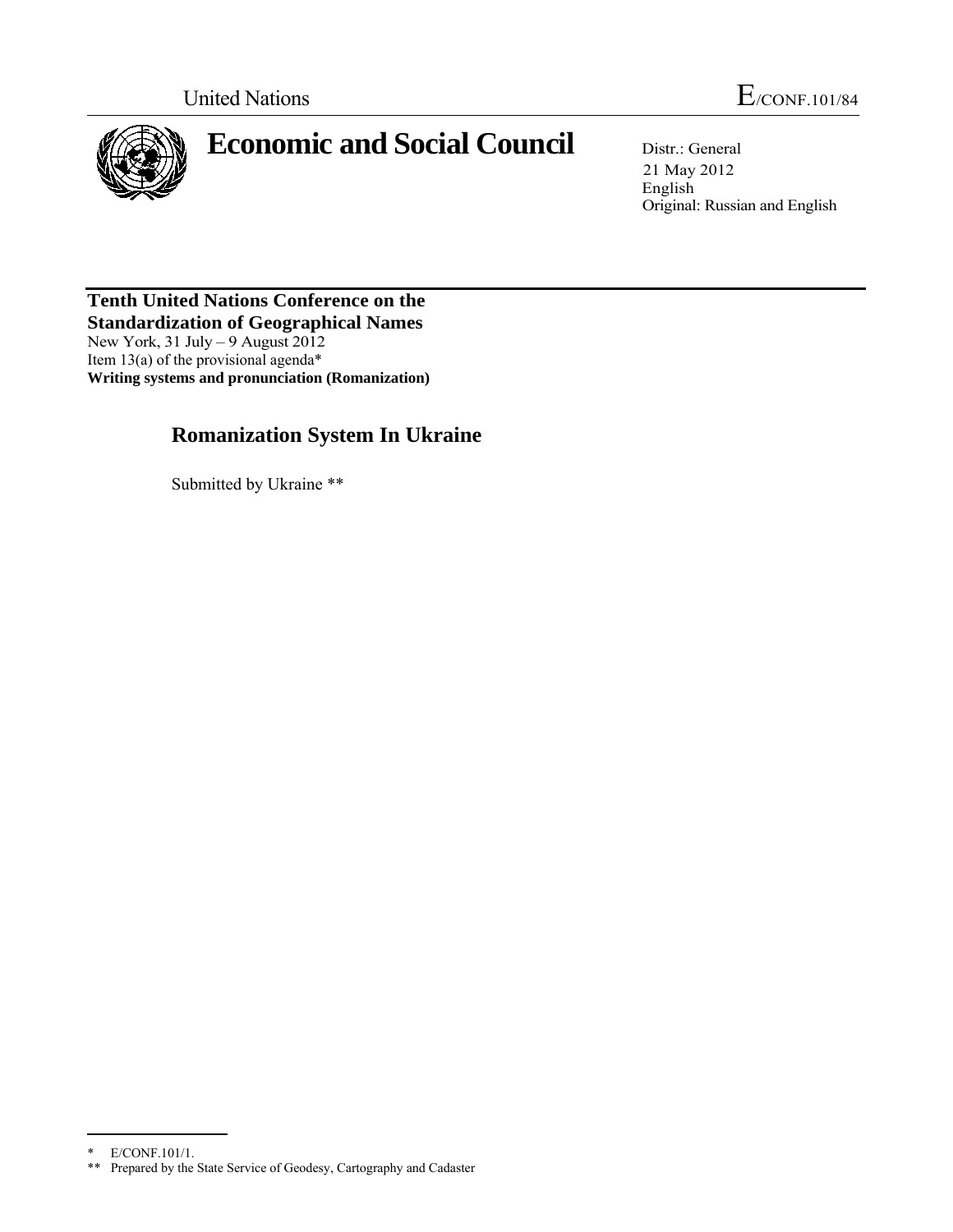### **Romanization System in Ukraine**

#### **SUMMARY**

By Resolution No 55 "On Normalization of Transliteration of the Ukrainian Alphabet by Means of the Latin Alphabet" of the Cabinet of Ministers of Ukraine of January 27, 2010 the Table of transliteration of the Ukrainian Alphabet by Means of the Latin Alphabet was approved.

As a result of the adoption of this Resolution Ukrainian proper names (geographical names, names and surnames,) are rendered by means of the Latin alphabet in accordance with unified rules of transliteration in official documents, in cartographic editions, on signs of populated places, streets, metro stations, stops, etc.

Ukraine is presenting the Table of transliteration of the Ukrainian Alphabet by Means of the Latin Alphabet, officially approved and widely used on the national level, for international approval.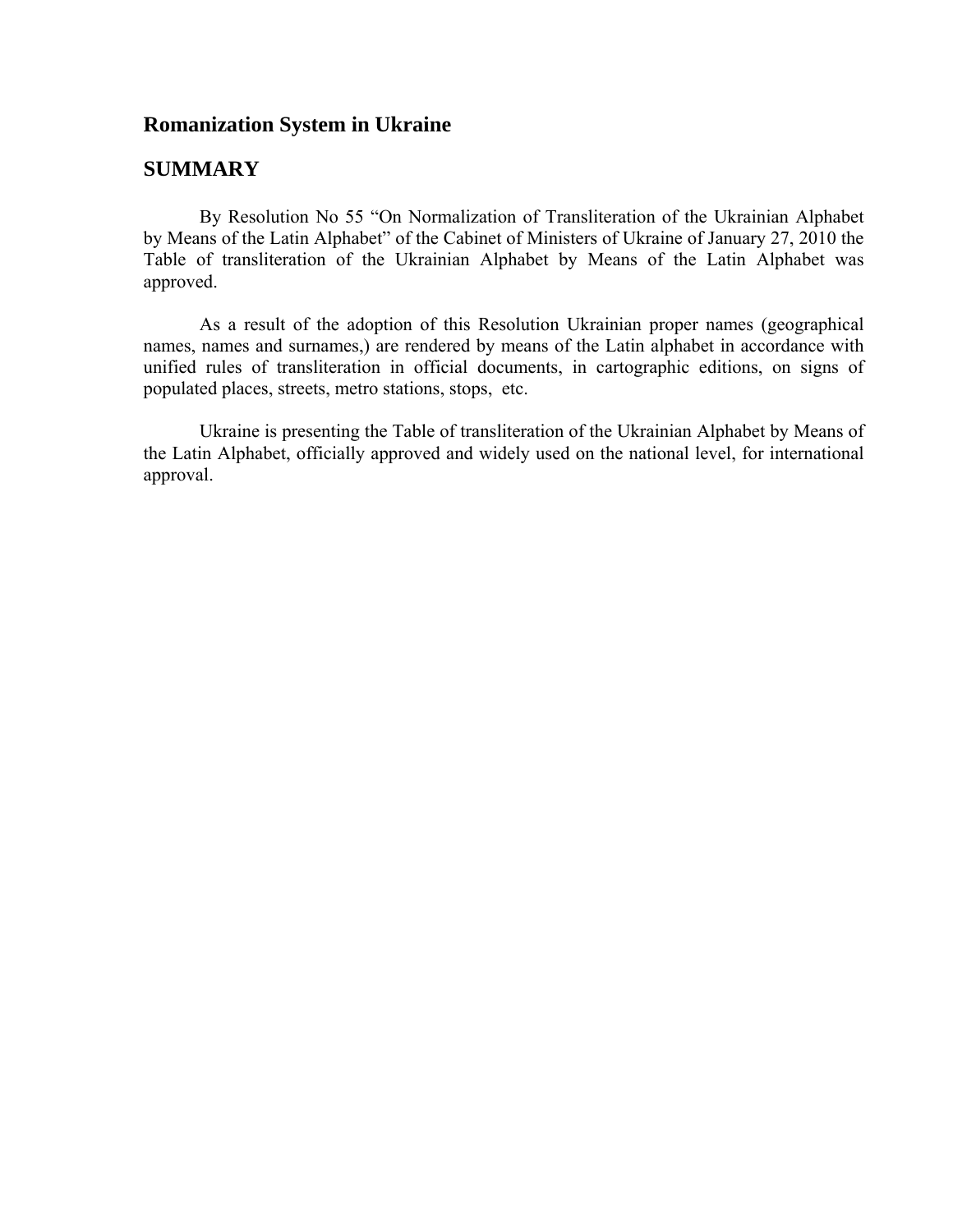#### **Romanization System in Ukraine**

The Cabinet of Ministers of Ukraine by its Resolution No 55 of January 27, 2010 **"**On Normalization of Transliteration of the Ukrainian Alphabet by Means of the Latin Alphabet" approved the "Table of transliteration of the Ukrainian alphabet by means of the Latin alphabet" and made some changes into Resolution of the Cabinet of Ministers of Ukraine No 231 of 31 March 1995 "On the approval of the rules of registration and issuance of a passport of a Ukrainian citizen for leaving abroad and a travel document of a child, their temporary detention and suppression" and into Resolution No 1873 "On the approval of the rules of registration and issuance, return, custody and extermination of diplomatic and official passports of Ukraine" of November 27, 1998.

The Table of transliteration of the Ukrainian alphabet by means of the Latin alphabet is meant for use in all spheres of economic, scientific, political and administrative activity in Ukraine. The Table presents the peculiarities of rendering of Ukrainian geographical names by means of Latin alphabet and the examples of usage are given.

The "Normative table of rendering of Ukrainian proper names by means of the English language", which was approved by the Ukrainian Commission in the Issues of Law Terminology in 1996 served as the basis for the "Table of transliteration of Ukrainian alphabet by means of Latin alphabet". "The Normative Table" was in use in Ukraine since 1996.

Some changes had been made in transliterations of certain letters in the approved Table of transliteration of the Ukrainian alphabet by means of the Latin alphabet. The changes refer to transliteration of the letter "щ". Before it was rendered by means of three letters as "sch", but in so much as "щ" represents two sounds: "ш" ("sh") and "ч" ("ch"), the letter is rendered as "shch" according to the new rules. The changes also refer to rendering of the soft sign and apostrophe, which are no more rendered by means of the Latin alphabet*.*

The adoption of the Resolution allowed rendering of Ukrainian proper names (place names, names and surnames) by means of Latin alphabet according to the unified rules of transliteration:

in official documents (passport of a citizen of Ukraine for traveling abroad and the traveling document of a child, diplomatic and official passports, driver's license, etc.);

in the State Register of Geographical Names;

in cartographic editions;

on name boards and road signs, in place and street names, names of squares, transport stops, underground stations, etc.

The "Normative table of rendering of Ukrainian proper names by means of Latin alphabet" is presented in Toponymic Guidelines for Map and Other Editors for international use, where the names of the units of administrative and territorial division of Ukraine (oblast, raion and settlements) are romanized. The Guidelines are supplied with the Administrative map of Ukraine in Latin alphabet with the scale of 1:2 500 000.

Nowadays Ukrainian Romanization system is widely used in the country for rendering of Ukrainian geographical names.

Within the framework of preparation for the finals of European football Championship of 2012, which is going to be held in Ukraine in the cities of Kyiv, Lviv, Kharkiv and Donetsk, the names of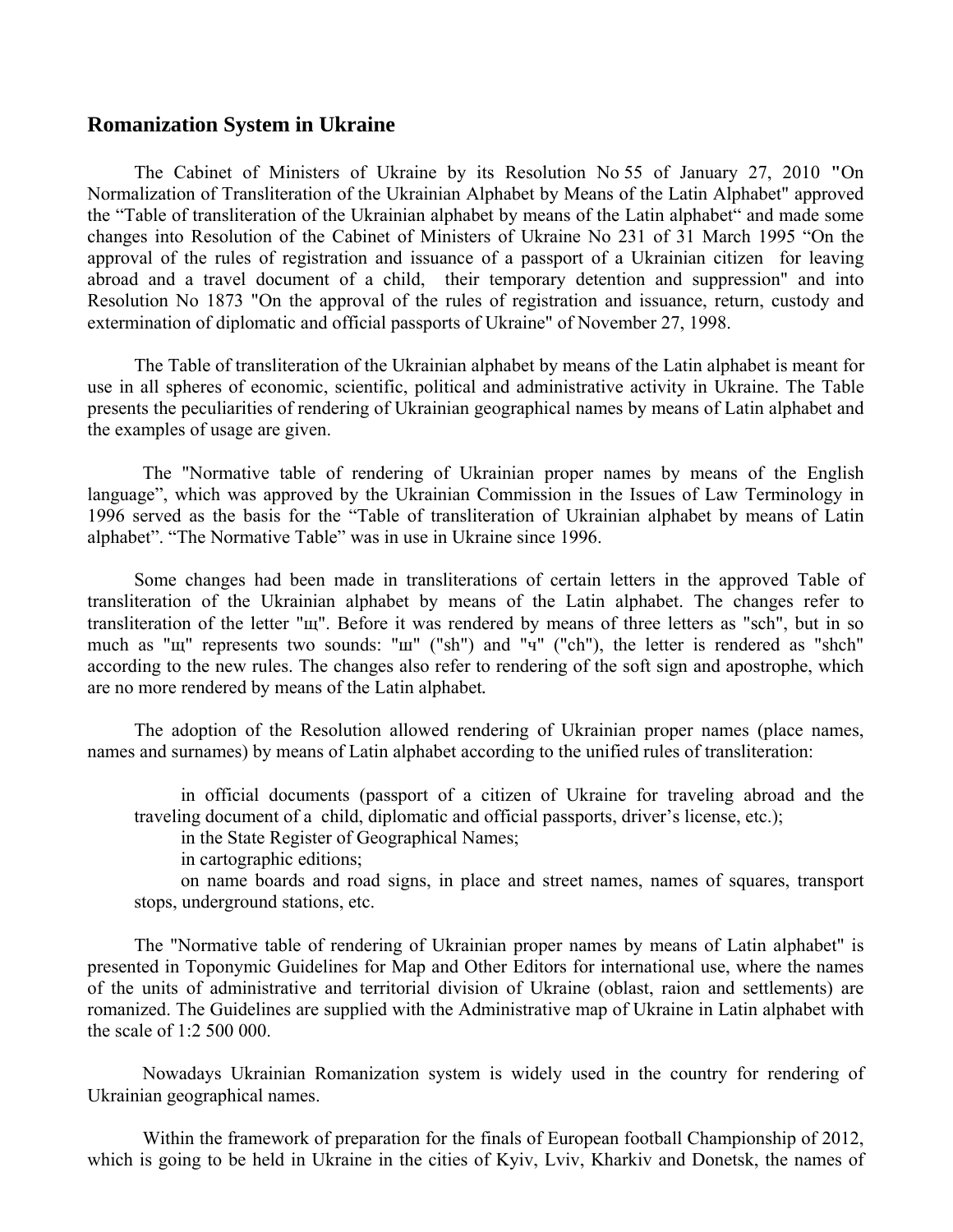settlements, streets, squares, tourist objects, transport stops, metro stations are being given in the romanized form on street signs and boards.

In accordance with the "Table of transliteration of the Ukrainian alphabet by means of the Latin alphabet" geographical names on the city plans "Lviv", "Odesa", ''Sevastopol'', ''Kyiv'', ''Kharkiv'', ''Donetsk'', tourist map of Ukraine, road map of Ukraine, tourist map of the Carpatians, ''Uzhhorodskyi district", published by the SSPE "Kartographia" in  $2010 - 2011$ , are romanized.

The Ukrainian system of Romanization had been considered and approved by the Working Group on the Systems of Romanization of the UNGEGN and presented at the  $26<sup>th</sup>$  Session of UNGEGN.

Ukraine is presenting the "Table of transliteration of the Ukrainian Alphabet by Means of the Latin Alphabet", officially approved and widely used on the national level, for international approval.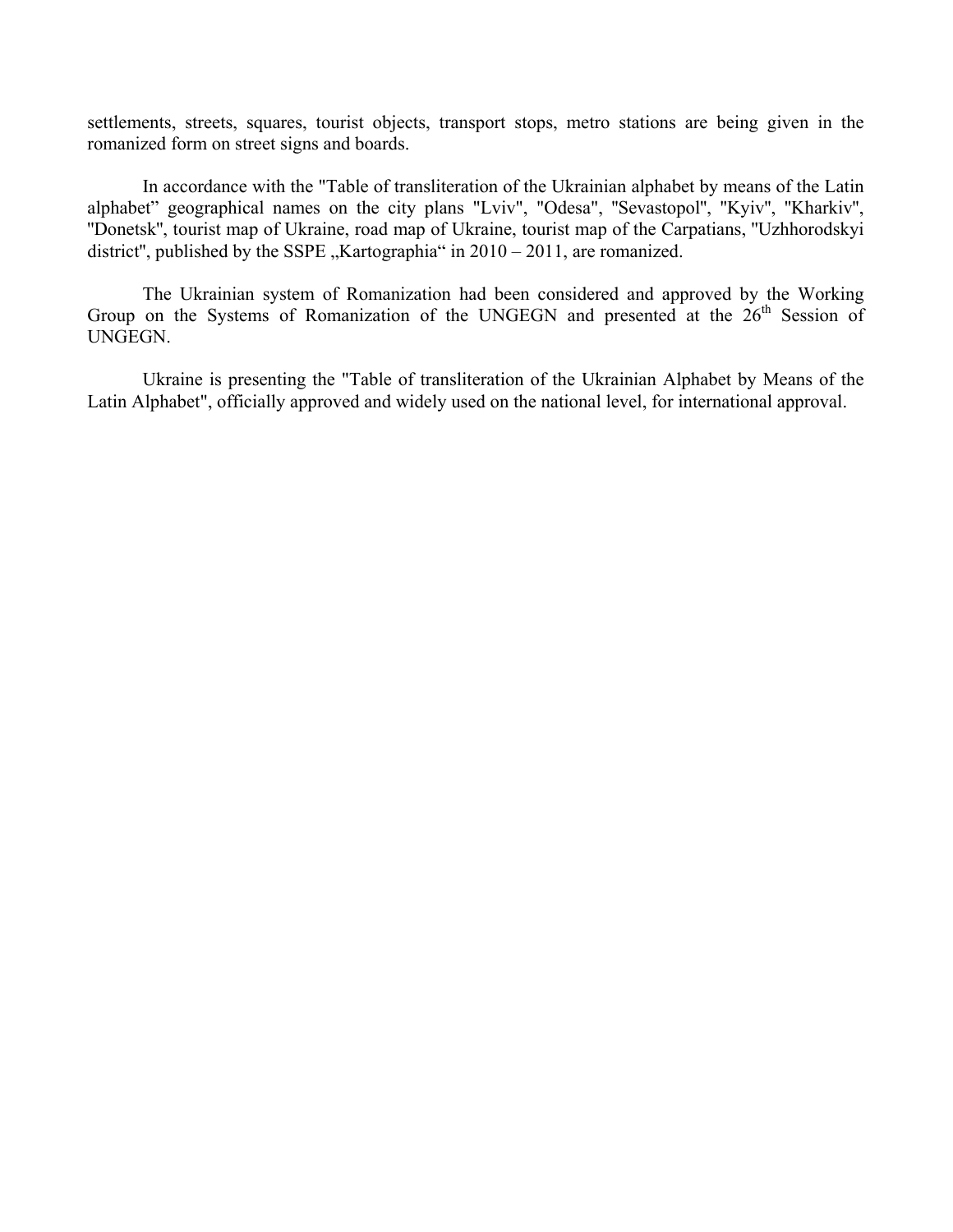#### Approved by the Resolution of the Cabinet of Ministers of Ukraine

of January 27, 2010 No 55

Table of Romanization of the Ukrainian alphabet

| Ukrainian<br>alphabet | Romani-<br>zation | Position                                            | Examples of spelling             |                                       |
|-----------------------|-------------------|-----------------------------------------------------|----------------------------------|---------------------------------------|
|                       |                   | in a word                                           | Ukrainian                        | Romanized                             |
| Aa                    | Aa                |                                                     | Алушта<br> Андрій                | <b>Alushta</b><br>  Andrii            |
| Бб                    | Bb                |                                                     | Борщагівка<br>Борисенко          | Borshchahivka<br>Borysenko            |
| Bв                    | Vv                |                                                     | Вінниця<br>Володимир             | Vinnytsia<br>Volodymyr                |
| Γг                    | Hh                |                                                     | Гадяч<br> Богдан<br>Згурський    | <b>Hadiach</b><br>Bohdan<br>Zghurskyi |
| Гr                    | Gg                |                                                     | Галаґан<br>  Ґорґани             | Galagan<br>  Gorgany                  |
| Дд                    | Dd                |                                                     | Донецьк<br>  Дмитро              | Donetsk<br>Dmytro                     |
| Ee                    | Ee                |                                                     | Pibhe<br> Олег<br>Есмань         | <b>IRivne</b><br>  Oleh<br>Esman      |
| $\in\in$              | Ye<br>ie          | in the initial<br>position<br>in other<br>positions | Єнакієве<br>  Гаєвич<br>∣Короп'є | Yenakiieve<br>Haievych<br>Koropie     |
| Жж                    | Zh zh             |                                                     | Житомир<br>Жанна<br>Жежелів      | Zhytomyr<br>Zhanna<br>Zhezheliv       |
| Зз                    | Ζz                |                                                     | Закарпаття<br> Казимирчук        | Zakarpattia<br>Kazymyrchuk            |
| Ии                    | Υy                |                                                     | Медвин<br>Михайленко             | Medvyn<br> Mykhailenko                |
| Ii                    | Ii                |                                                     | Іванків<br>Іващенко              | Ivankiv<br>Ivashchenko                |
| Ϊï                    | Υi<br>i           | in the initial<br>position<br>in other<br>positions | Їжакевич<br> Кадиївка<br>Map'ïне | Yizhakevych<br> Kadyivka<br> Marine   |
| Йй                    | Υ                 | in the initial                                      | Йосипівка                        | Yosypivka                             |
|                       | i                 | position<br>in other<br>positions                   | Стрий<br> Олексій                | Stryi<br>Oleksii                      |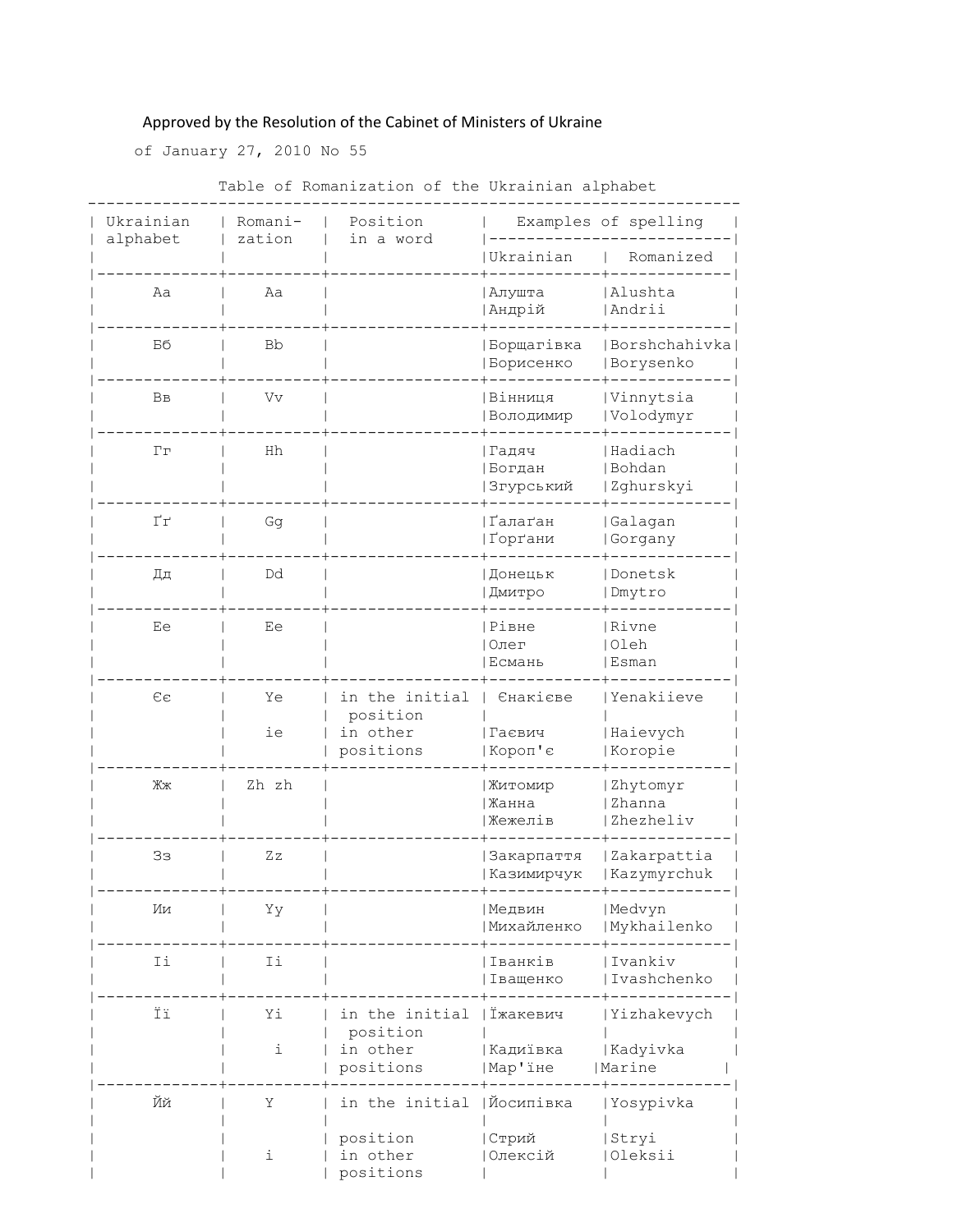| Кк                       | Κk         |                                                     | Київ<br>Коваленко                             | Kyiv<br>Kovalenko                                |
|--------------------------|------------|-----------------------------------------------------|-----------------------------------------------|--------------------------------------------------|
| Лл                       | Ll         |                                                     | Лебедин<br> Леонід                            | Lebedyn<br> Leonid                               |
| Μм                       | Mm         |                                                     | Миколаїв<br>  Маринич                         | Mykolaiv<br> Marynych                            |
| Hн                       | Nn         |                                                     | Ніжин<br> Наталія                             | Nizhyn<br> Nataliia                              |
| $\circ$                  | $\circ$    |                                                     | Одеса<br>Онищенко                             | Odesa<br>Onyshchenko                             |
| Πп                       | ${\rm Pp}$ |                                                     | Полтава<br>  Петро                            | Poltava<br>  Petro                               |
| Pp                       | Rr         |                                                     | Решетилівка<br>  Рибчинськй                   | Reshetylivka<br>  Rybchynskyi                    |
| C <sub>C</sub>           | Ss         |                                                     | Суми<br>Соломія                               | Sumy<br>Solomiia                                 |
| $\mathbb{T}\,\mathbb{T}$ | Τt         |                                                     | Тернопіль<br>Троць                            | Ternopil<br>Trots                                |
| Уy                       | Uu         |                                                     | Ужгород<br>Уляна                              | Uzhhorod<br>Uliana                               |
| Фф                       | Ff         |                                                     | Фастів<br>Філіпчук                            | Fastiv<br>Filipchuk                              |
| Xx                       | Kh kh      |                                                     | Харків<br>Христина                            | Kharkiv<br>Khrystyna                             |
| Цц                       | Ts ts      |                                                     | Біла Церква<br>Стеценко                       | Bila Tserkva<br>Stetsenko                        |
| Чч                       | Ch ch      |                                                     | Чернівці<br>Шевченко                          | Chernivtsi<br>Shevchenko                         |
| Шш                       | Sh sh      |                                                     | Шостка<br>Кишеньки                            | Shostka<br>Kyshenky                              |
| Щщ                       | Shch shch  |                                                     | Щербухи<br>  Гоща<br><b>Гаращенко</b>         | Shcherbukhy<br><b>Hoshcha</b><br>Harashchenko    |
| Юю                       | Yu<br>iu   | in the initial<br>position<br>in other<br>positions | Юрій<br>Корюківка                             | Yurii<br>Koriukivka                              |
| RR                       | Ya<br>ia   | in the initial<br>position<br>in other<br>positions | HNTOTR<br> Ярошенко<br>KOCTAHTMH<br>Знам'янка | Yahotyn<br>Yaroshenko<br>Kostiantyn<br>Znamianka |